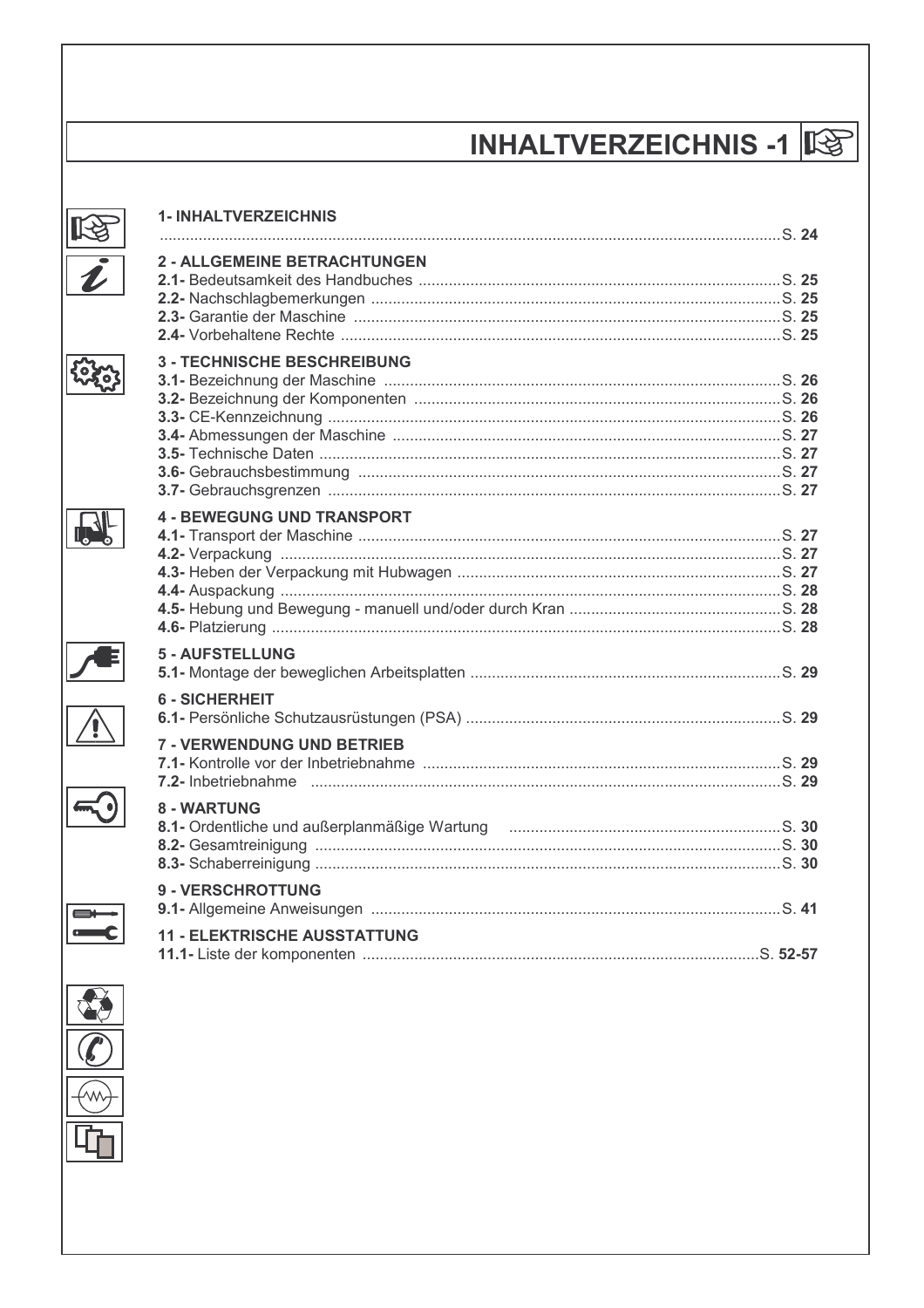# $2$  | 2- ALLGEMEINE BETRACHTUNGEN

## **2.1- BEDEUTSAMKEIT DIESES HANDBUCHES**

VOR DER BENUTZUNG DER VORLIEGENDEN MASCHINE SOLL DER BEDIENER VERBINDLICH DIESES HANDBUCH IN ALL SEINE TEILE LESEN UND VERSTEHEN. DAS GEGENSTÄNDLICHE HANDBUCH IST EIN INTEGRIERENDES TEIL DER TEIGAUSROLLMASCHINE UND IST FÜR ZUKÜNFTIGES NACHSCHLAGEN AUFZUBEWAHREN.

Dieses technische "Gebrauchsanweisungs- und Wartungshandbuch" wurde nach der in der 98/37/EG-Maschinenrichtlinie enthaltenen Angaben verfasst, um ein einfaches und richtiges Verständnis der Inhalte seitens des Bedieners, der zur Benutzung bestimmt ist, und seitens der Bediener, die zur Wartung der gegenständlichen Maschine bestimmt sind, zu gewährleisten.

Sollte der verantwortliche Bediener - trotz der Aufmerksamkeit seitens des Herstellers in der Verfassungsphase etwaige Unverständnisse bemerken, bitte den Hersteller sofort nach den richtigen Aufklärungen und nach weiteren Informationen fragen, um Missverständnisse zu vermeiden, welche die Sicherheit gefährden würden.

DER HERSTELLER LEHNT JEDE VERANTWORTUNG FÜR ETWAIGE SCHADEN AN PERSONEN, TIERE ODER DINGE AB. DIE DURCH DIE MISSACHTUNG DER IM GEGENSTÄNDLICHEN HANDBUCH **ENTHALTENEN ANWEISUNGEN ENTSTEHEN.** 

## **2.2- NACHSCHLAGEBEMERKUNGEN**

#### **STILLSTEHENDE MASCHINE:**

Vor jedem Eingriff und/oder jeder Einstellung im Rahmen der Maschine die elektrische Speisungsquelle zweckmäßig trennen und prüfen, dass die Maschine tatsächlich stehend ist und dass kein plötzliches Anlassen der Maschine eintreten kann.

#### **MASCHINENBEDIENER:**

Es handelt sich um einen berufsmäßig ausgebildeten Bediener, der zumindest 16-jährig ist und unter Beachtung des im Anwendungsland geltenden Gesetzes ausschließlich zur Ausführung der Inbetriebnahme (Zyklusstart), des Betriebs und der Außenbetriebnahme (Zyklusende) der Maschine in voller Beachtung der in diesem Handbuch enthaltenen Anweisungen berechtigt ist.

#### **MECHANISCHER WÄRTER:**

Es handelt sich um einen gualifizierten Techniker, der ausschließlich zu Einstellungs-, Wartungs- und/oder Reparatureingriffen auf die mechanischen Einzelteile - sogar bei abgeschalteten Schutzvorrichtungen berechtigt ist.

#### **2.3- MASCHINENGARANTIE**

Die Garantiezeit dauert 12 (zwolf) Monaten vom Lieferungsdatum. Die elektrischen Teile, die Motoren uns die Geräte sind von der Garantie ausgeschlossen. Die Garantie gewährleistet ausschließlich den Wechsel der fehlerhaften Teile

**ÄNDERUNGEN DIF** UND/ODER DER WECHSEL **VON TEILEN MIT NICHT-ORIGINALEN** ERSATZTEILEN VERURSACHEN DIE VERWIRKUNG DER GARANTIE UND BEFREIEN DEN HERSTELLER **VON JEDER HAFTUNG.** 

### **2.4- VORBEHALTENE RECHTE**

Die vorbehaltene Rechte, die dieses technische "Gebrauchs- und Wartungshandbuch" betreffen, bleiben in Besitz des Herstellers. Kein Teil dieses Handbuchs darf ohne geschriebene Genehmigung seitens des Herstellers (völlig oder teilweise) durch alle Mittel nachgedruckt und verbreitet werden.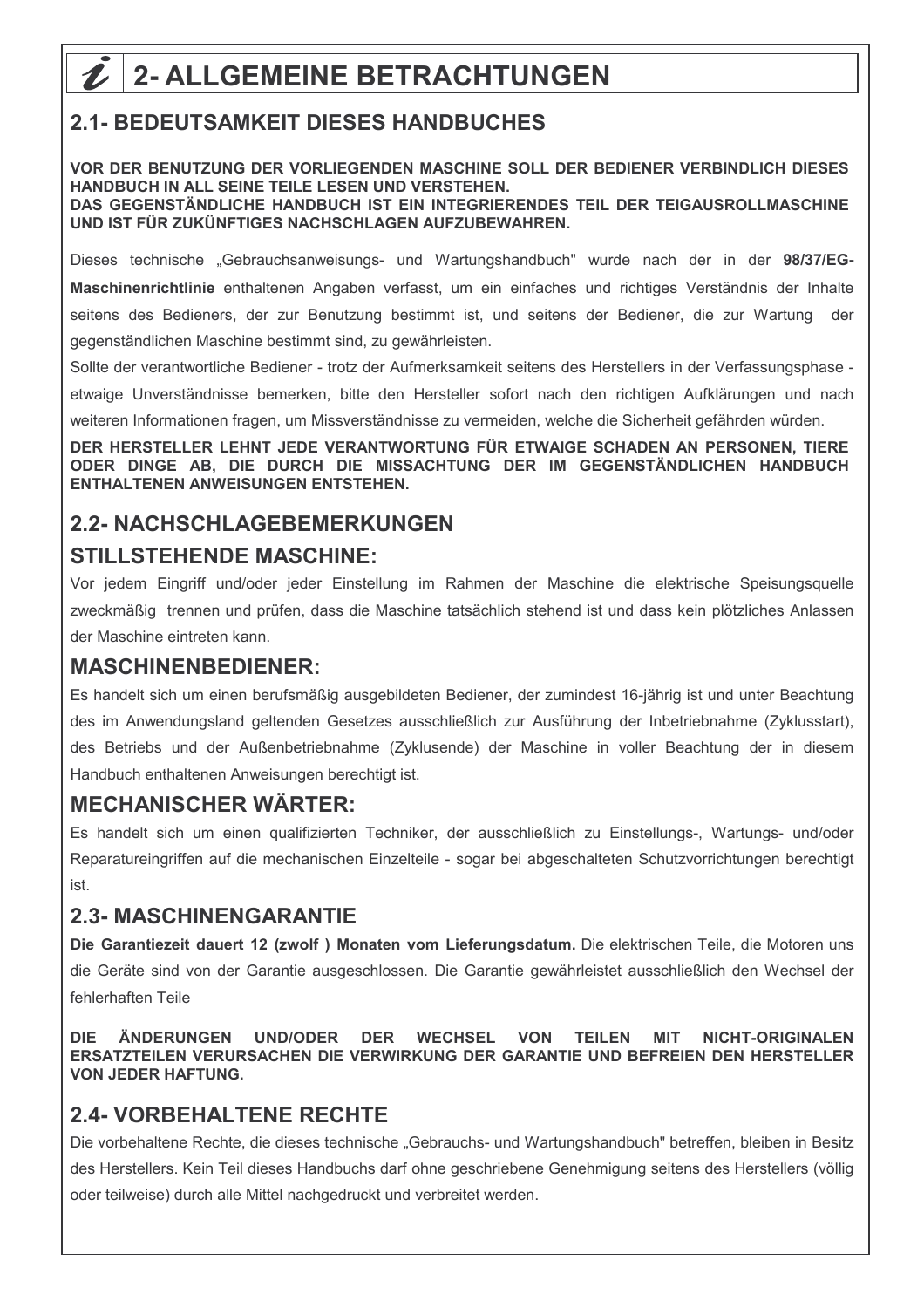# **TECHNISCHE BESCHREIBUNG -3**

### **3.1- MASCHINENBEZEICHNUNG**

Die gegenständliche Maschine wurde folgendermaßen bezeichnet: TEIGAUSROLLMASCHINE

# **3.2- BEZEICHNUNG DER KOMPONENTEN**

In FIGG. 2A-2B sind die Komponenten dargestellt und beschrieben, welche die Maschine bilden.

## **3.3- CE-KENNZEICHNUNG**

Die CE-Kennzeichnung besteht aus einem (rotgefärbten) Schild in serigraphiertem Aluminium, der laut FIG. 1 durch zwei Nieten befestigt wurde. Auf dem Schild sind auf lesbare und unlöschbare Weise folgende Daten angegeben:

- Bezeichnung und Adresse des Herstellers;
- CE-Kennzeichnung;
- Seriennummer (MATR.);
- Elektrische Spannung (VOLT/HZ);

- Modell (MOD);
- Baujahr (ANNO);
- Elektrische Leistung (KW/A);
- Maschinengewicht (PESO)



FIG.1 (CE-Kennzeichnungsschild)

## **3.4- MASCHINENABMESSUNGEN**

In FIG. 3A sind in den entsprechenden Ansichten die Außenmessungen der Maschine angegeben.

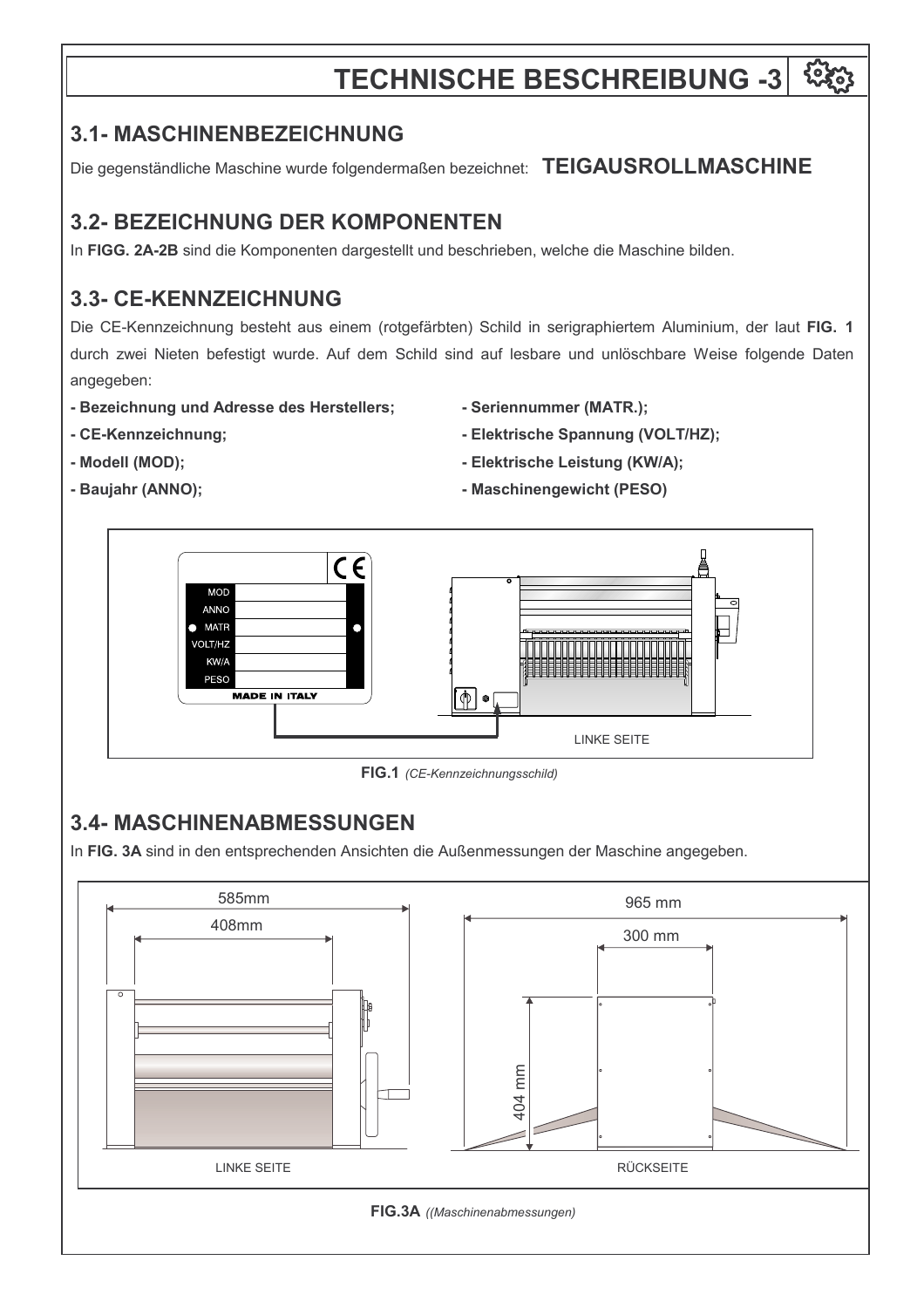## **3.5- TECHNISCHE DATEN**

In der TAB. 2 sind die technischen Daten angegeben, welche die Maschine kennzeichnen.

| Walzdicken                                         | mm          | $0,1 \div 34$  |
|----------------------------------------------------|-------------|----------------|
| Durchschnittlicher Schallwechseldruck              | dB(A)       | < 70           |
| Betriebstemperatur                                 | $^{\circ}C$ | $+10 \div +40$ |
| Max. Betriebsfeuchtigkeit                          |             | 90%            |
| Abmessungen der teflonbeschichteten Arbeitsplatten | mm          | 400 X 496      |
| Gewicht der beweglichen Arbeitsplatte              | Kg          | 1,5            |
| <b>Maschinengewicht</b>                            | Κg          | 30             |

TAB.1 (Technische Daten)

### **3.6- GEBRAUCHSBESTIMMUNG**

DIE GEGENSTÄNDLICHE MASCHINE WURDE AUSSCHLIESSLICH FÜR DAS WALZEN DES TEIGS FÜR DEN ERNÄHRUNGSGEBRAUCH SEITENS BÄCKEREIEN, TEIGWARENFABRIKEN UND PIZZERIAS **ENTWORFEN.** 

DIE MASCHINE IST ZUR ANWENDUNG SEITENS EINES (1) EINZELNEN BERECHTIGTEN BEDIENERS **RESTIMMT** 

DIE INBETRIEBNAHME DER MASCHINE IN UMGEBUNGEN MIT POTENTIELL EXPLOSIONSFÄHIGER ATMOSPHÄRE IST ABSOLUT VERBOTEN.

### **3.7- GEBRAUCHSGRENZEN**

DIE GEGENSTÄNDLICHE MASCHINE WURDE AUSSCHLIESSLICH FÜR DIE IM ABS. 3.6 ERWÄHNTE GEBRAUCHSBESTIMMUNG ENTWORFEN, DESWEGEN IST JEDER ANDERE GEBRAUCH ODER EINSATZ DER MASCHINE FÜR UNSACHGEMÄSSERE ZWECKE VERBOTEN, DAMIT IN JEDEM MOMENT DIE ALLGEMEINE SICHERHEIT DER SELBEN GARANTIERT WERDEN KANN.

# **4-BEWEGUNG UND TRANSPORT**

## **4.1- MASCHINENTRANSPORT**

Die Maschine wird zum Kunden durch eine "spezialisierte Speditionsfirma" befördert, die durch ihr Personal und

durch geeignete Mittel in Beachtung der bestehenden Vorschriften die Hebungs-, und Entladungsvorgänge nach

der Transporttypologie (Transport auf dem Landweg, Seetransport, Transport auf dem Luftweg) versichert.

DER HERSTELLER LEHNT JEDE VERANTWORTUNG FÜR SCHADEN AN PERSONEN, TIEREN UND/ODER DINGEN. DIE WÄHREND DER TRANSPORT- UND HEBEVORGÄNGE VERURSACHT WERDEN.

## **4.2- VERPACKUNG**

Die Maschine wird normalerweise vom Hersteller in einer auf einer Holzpalette durch Bänder befestigten Pappschachtel verpackt.

#### Komponenten, die ausgebaut geliefert werden:

Nr. 2 bewegliche Arbeitsplatten; Nr. 1 Gebrauchs- und Wartungsanweisungen.

## **4.3- HEBEN DER VERPACKUNG MIT HUBWAGEN**

Das zu dieser Aufgabe bestimmte Personal muss zwangsmäßig einen für den Gebrauch geeigneten Hubwagen anwenden (nach den geltenden Vorschriften), als auch alle äußerlich auf der Verpackung der Maschine angebrachten Anweisungen (siehe Kap. 12 - BEILAGEN) beachten.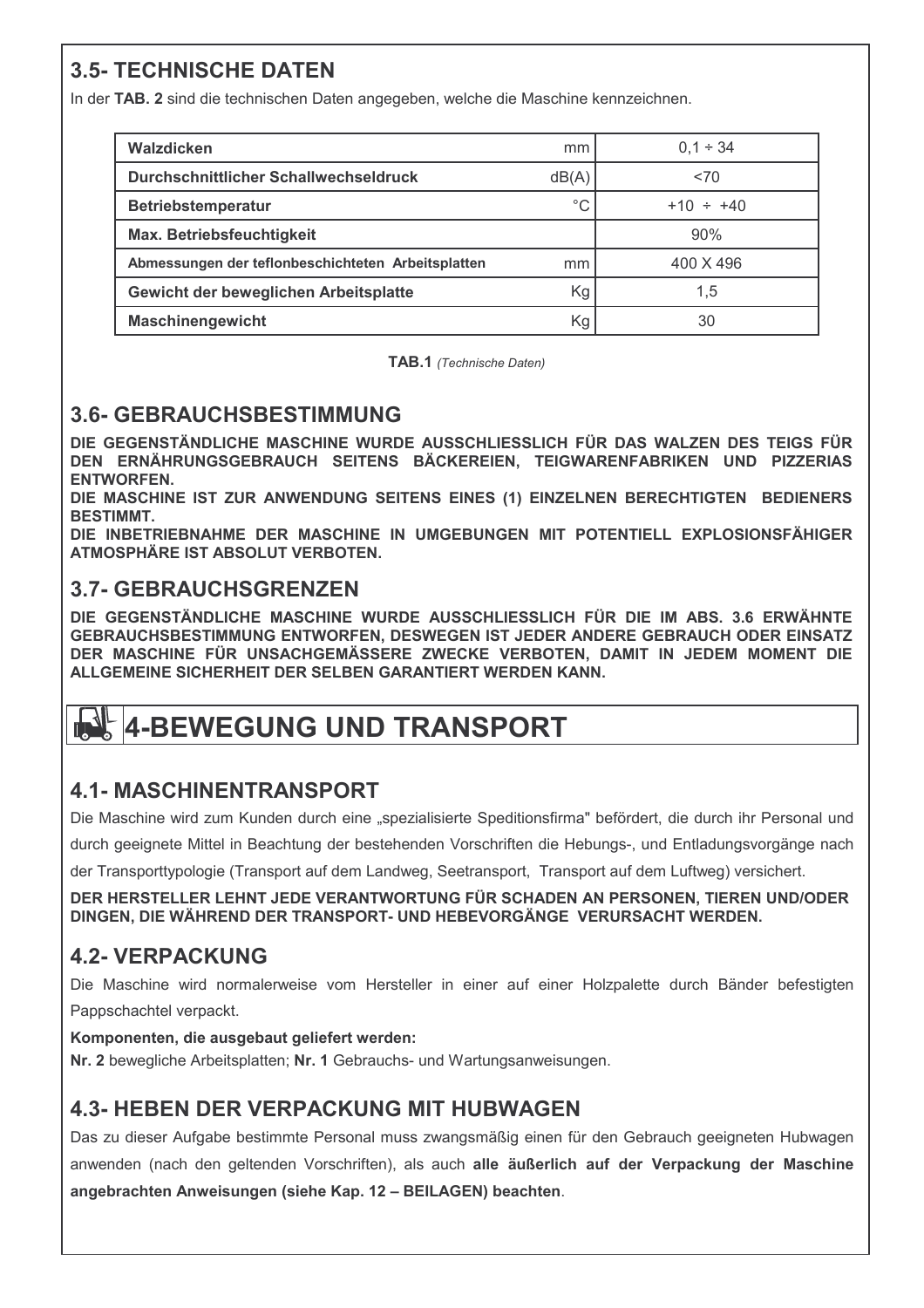## **4.4- AUSPACKUNG**

Die Verpackung auf dem Boden auf eine Planfläche legen, welche die Stabilität der selben garantiert, und folgende Auspackungsanweisungen beachten:

- 1- Die Bänder mit einem zweckgeeigneten Gerät schneiden;
- 2- Die Pappschachtel entfernen;
- 3- Die ausgebaut gelieferten Komponenten aus der Verpackung entfernen (siehe Abs. 4.2).

#### **4.5- HEBUNG UND BEWEGUNG - MANUELL UND/ODER DURCH KRAN**

#### **Manuell:**

1- Mit der Hilfe 3 (drei) Bediener aufmerksam die Maschine aus der Palette heben;

2 - Die Maschine zum Anwendungsort bewegen und sie nach den in Abs. 4.6

angegebenen Anweisungen positionieren.

Mit Kran: 1- Zweckgeeignete Schlingen oder Seile (nach den geltenden Vorschriften) unter den Zugankern der Schultern (Siehe Fig.5) einlegen.

- 2- Prüfen, dass die Anschlagvorrichtungen nicht gegen die Maschinenkomponenten stoßen und/oder sie nicht beschädigen;
- 3- Vorsichtig das Heben ausführen.

### **4.6- PLATZIERUNG**

Die Maschine ist in einem geschlossenen und bedeckten Raum, auf einen Boden oder auf eine Oberfläche zu stellen, der die Stabilität der selben im Verhältnis zum Raumbedarf und zum Gewicht (Abs. 3.5 - 3.4) garantiert.

DIE IN FIG. 6 ANGEGEBENEN PLATZIERUNGS-MINDESTABSTÄNDE BEACHTEN, UM EINEN EINFACHEN UND SICHEREN ZUGANG DES BEAUFTRAGTEN BEDIENERS UND DER WARTUNGSLEUTE ZU **GEWÄHRLEISTEN.** 





FIG.4 (Heben der Verpackung mit Hubwagen)

FIG.5 (Heben der Maschine)

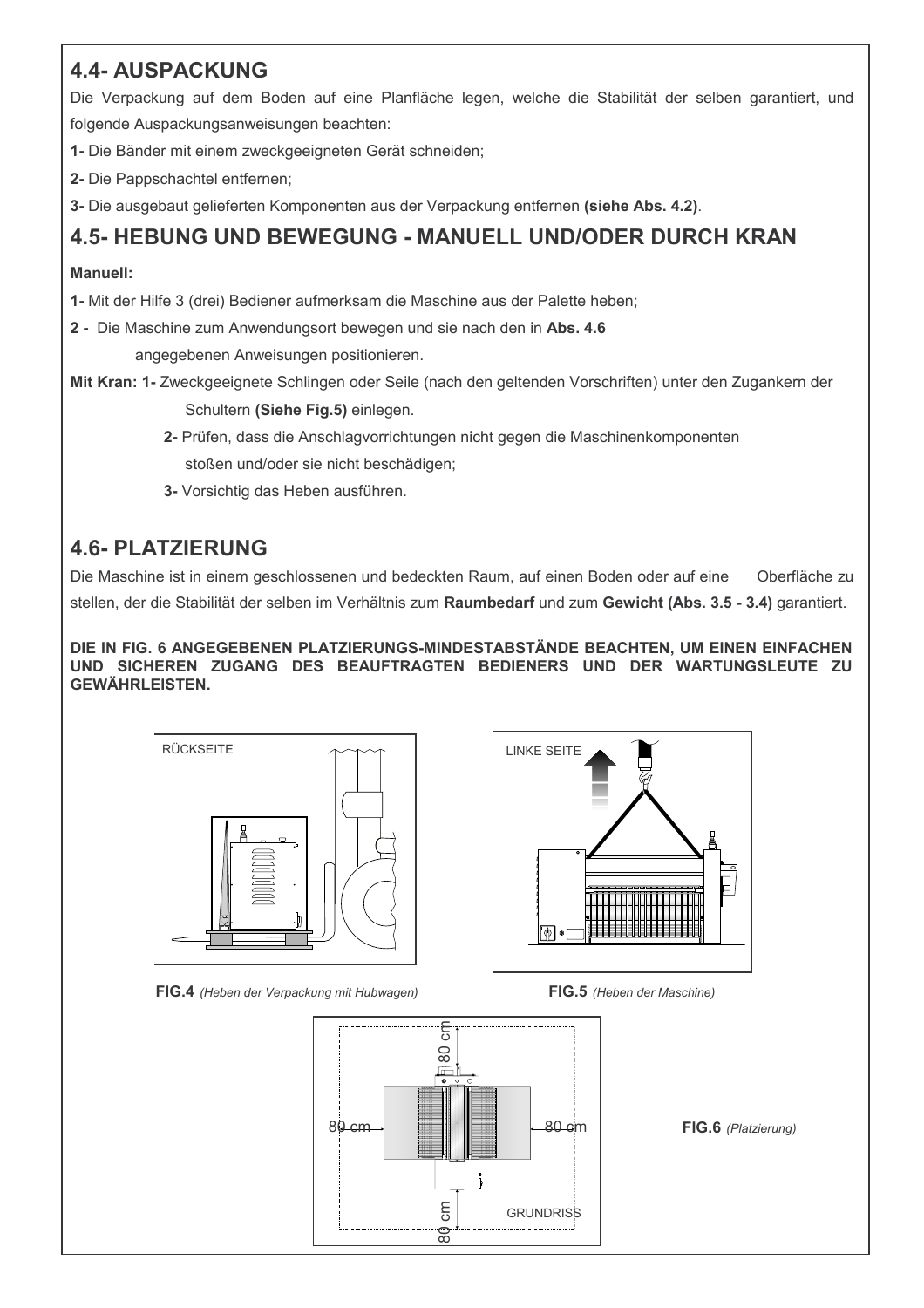# **AUFSTELLUNG-5**

#### **5.1- MONTAGE DER BEWEGLICHEN ARBEITSPLATTEN**

Die Schutzgitter heben und manuell die beweglichen Arbeitsplatten auf die Stützschrauben laut FIG. 7 anmontieren.



FIG.7 (Montage der beweglichen Arbeitsplatten)

# **SICHERHEIT -6**

# 6.1- PERSÖNLICHE SCHUTZAUSRÜSTUNGEN (PSA)

WÄHREND DES BETRIERS DER MASCHINE MUSS DER BEAUFTRAGTE BEDIENER ZWANGSMÄSSIG **GEHÖRSCHUTZKOPFHÖRER** TRAGEN UND **STRENG DIF ERNÄHRUNGSZWEIG DEN IM** VORGESEHENEN HYGIENISCH-SANITÄREN VORSCHRIFTEN BEACHTEN.

# **VERWENDUNG UND BETRIEB-7**

### 7.1- KONTROLLE VOR DER INBETRIEBNAHME

Vor der Ausführung der Inbetriebnahme muss der Bediener folgende Kontrolle ausführen:

1 - Prüfen, dass die beweglichen Arbeitsplatten richtig anmontiert sind (Abs.5.1);

### **7.2- INBETRIEBNAHME**

DER MASCHINENBEDIENER KANN DIE MASCHINE ERST NACH DEN ZWANGSMÄßIGEN KONTROLLEN STARTEN, DIE IN ABS. 7.1 BESCHRIEBEN SIND.

1- Die Walzdicke des Teigs durch den Griff (FIG.2A-Bez.3) regeln;

a) höher  $(+)$  = den Griff im Uhrzeigersinn drehen;

b) Niedriger (-) = den Griff entgegen dem Uhrzeigersinn drehen.

2- Durch den Handgriff (FIG.2A-Abs.5) den Drehsinn der Walzzylinder auswählen:

a) Pos. rechts = Ausgang des Teigs aus der rechten Seite (Einführung des Teigs von der linken Seite);

b) Pos. links = Ausgang des Teigs aus der linken Seite (Einführung des Teigs von der rechten Seite);

3- Den Teig auf der ausgewählten Arbeitsplatte lehnen und den Walzzyklus starten (mehrere Vorgänge mit verschiedenen Dicken) und dabei es durch die Walzzylinder einführen;